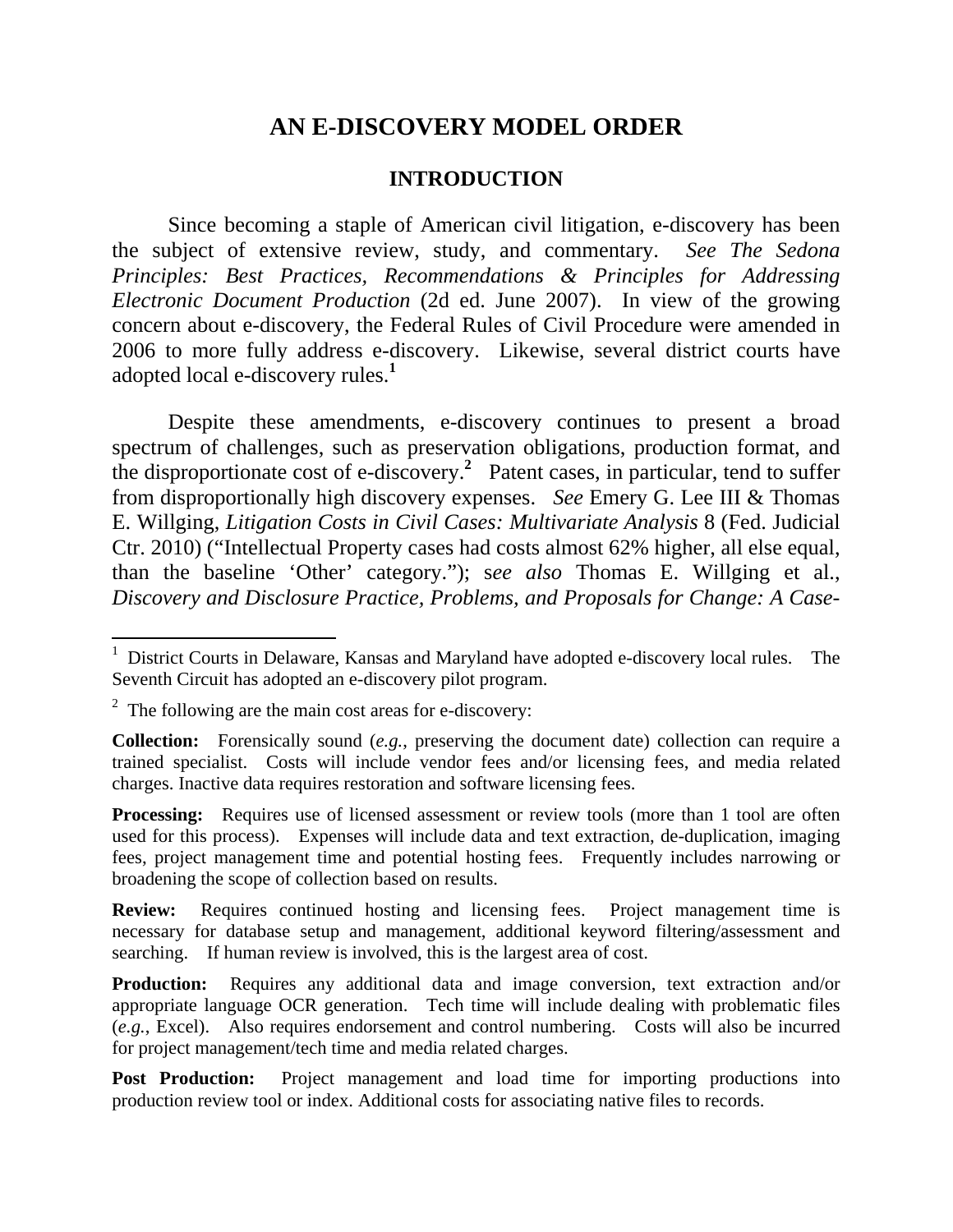*Based National Survey of Counsel in Closed Federal Civil Cases* 38-39 (Fed. Judicial Ctr. 1997) (finding that patent cases "stood out for their high discovery expenses"). Such expenses are compounded when attorneys use discovery tools as tactical weapons, which hinders the "just, speedy, and inexpensive determination of every action and proceeding." Fed. R. Civ. P. 1.

In recent years, the exponential growth of and reliance on electronic documents and communications has exacerbated such discovery abuses. Excessive e-discovery, including disproportionate, overbroad email production requests, carry staggering time and production costs that have a debilitating effect on litigation. Routine requests seeking all categories of Electronically Stored Information often result in mass productions of marginally relevant and cumulative documents. Generally, the production burden of these expansive requests outweighs the minimal benefits of such broad disclosure.

Most discovery in patent litigation centers on what the patent states, how the accused products work, what the prior art discloses, and the proper calculation of damages. These topics are normally the most consequential in patent cases. Thus, far reaching e-discovery, such as mass email searches, is often tangential to adjudicating these issues.

As technology and knowledge play an increasingly important role in our economy, the courts must not become an intolerably expensive way to resolve patent disputes. Specifically, litigation costs should not be permitted to unduly interfere with the availability of the court to those who seek to vindicate their patent rights—the enforcement of such rights is both an obligation of the legal system and important to innovation. Likewise, disproportionate expense should not be permitted to force those accused of infringement to acquiesce to nonmeritorious claims. This only serves as an unhealthy tax on legitimate commerce.

Fortunately, district courts have inherent power to control their dockets to further "economy of time and effort for itself, for counsel and for litigants." *Landis v. North Am. Co.*, 299 U.S. 248, 254 (1936). Our objective is thus narrow, but important. The accompanying Model Order Limiting E-Discovery in Patent Cases is intended to be a helpful starting point for district courts to use in requiring the responsible, targeted use of e-discovery in patent cases. The goal of this Model Order is to promote economic and judicial efficiency by streamlining ediscovery, particularly email production, and requiring litigants to focus on the proper purpose of discovery—the gathering of material information—rather than permitting unlimited fishing expeditions. It is further intended to encourage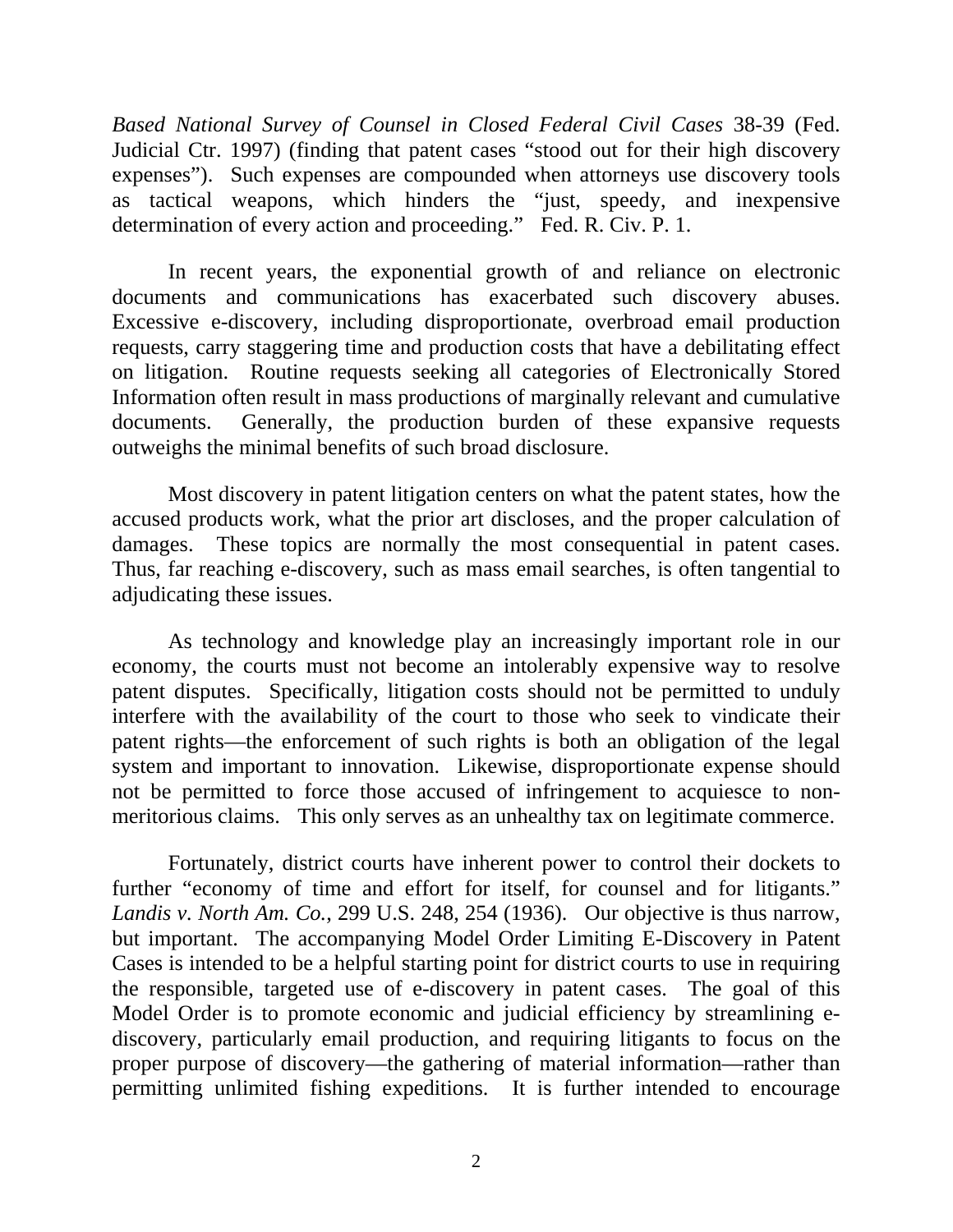discussion and public commentary by judges, litigants, and other interested parties regarding e-discovery problems and potential solutions.

#### **DISCUSSION OF THE MODEL ORDER**

Hard-worn experience in patent cases and recent commentary teach that efforts to identify comprehensively the discovery issues or to produce all "relevant" documents at once at the outset of the case can result in the vastly overbroad production of e-discovery. Indeed, the practice of gathering huge amounts of information at the front of a case and running broad key searches as the issues emerge has come under increasing question. The recently published *Judges' Guide to Cost-Effective E-Discovery* critiqued this practice sharply:

Some argue that e-discovery is best accomplished by taking large amounts of data from clients and then applying keyword or other searches or filters. While, in some rare cases, this method might be the only option, it is also apt to be the most expensive. In fact, keyword searching against large volumes of data to find relevant information is a challenging, costly, and imperfect process.

Anne Kershaw & Joe Howie, *Judges' Guide to Cost-Effective E-Discovery* 4 (Fed. Judicial Ctr. 2010).

Hence, this Model Order requires a discovery process whereby the parties exchange core documentation concerning the patent, the accused product, the prior art, and the finances before making email production requests. Moreover, email production requests should be focused on a particular issue for which that type of discovery is warranted. Much as Federal Rule of Civil Procedure 30 presumptively limits cases to ten depositions and seven hours per deposition,**<sup>3</sup>** this Model Order presumptively limits the number of custodians and search terms for all email production requests. However, the parties may jointly agree to modify these limits or request court modification for good cause.

This is not to say a discovering party should be precluded from obtaining more e-discovery than agreed upon by the parties or allowed by the court. Rather, the discovering party shall bear all reasonable costs of discovery that exceeds these

 $\overline{a}$ 

<sup>3</sup> Such limits have reformed deposition practice, making it more efficient. *See* Fed. R. Civ. P. 30(a), 1993 Advisory Committee Notes (explaining that Rule 30 limits the number of depositions a party may take in order to "to emphasize that counsel have a professional obligation to develop a mutual cost-effective plan for discovery in the case").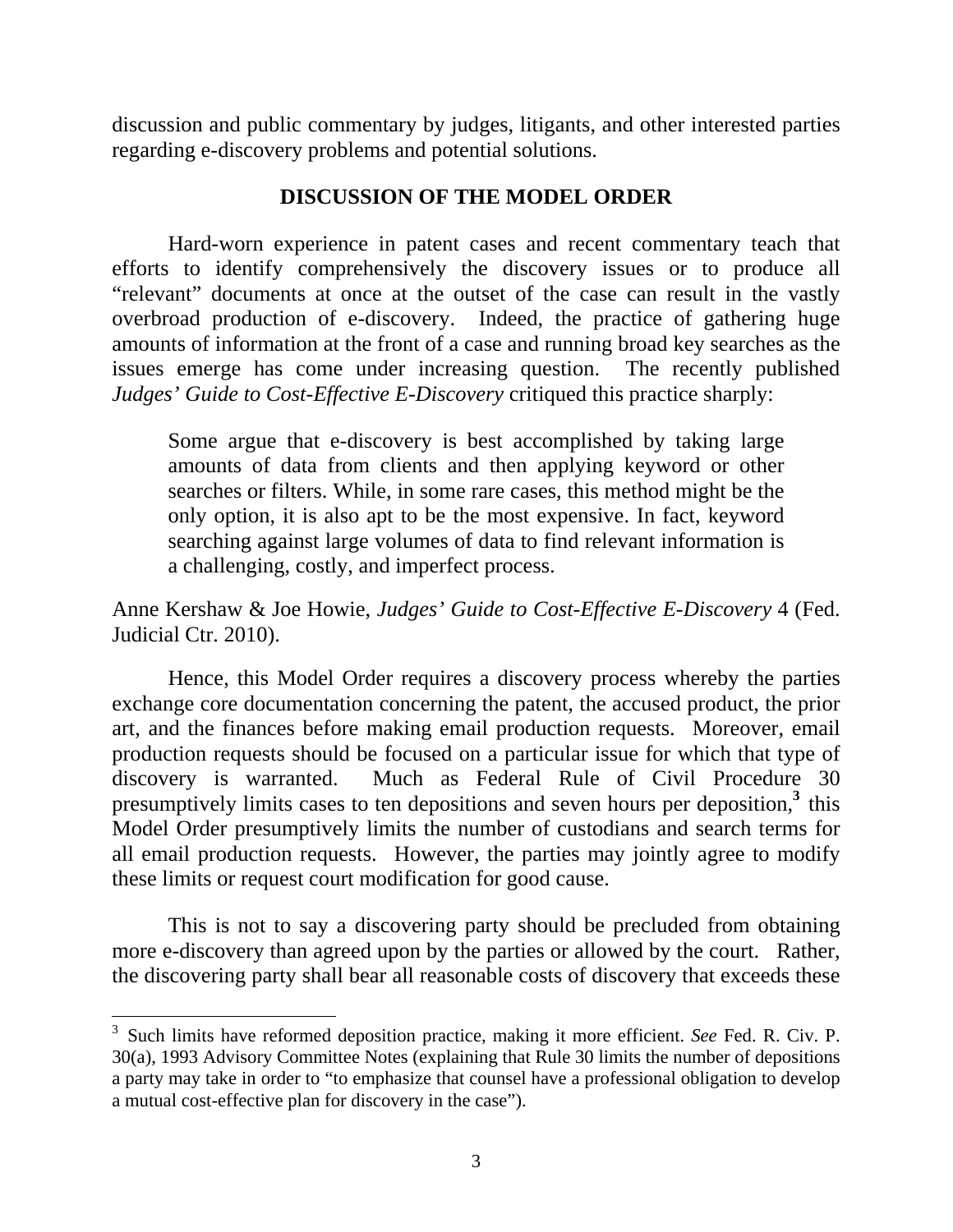limits. This will help ensure that discovery requests are being made with a true eye on the balance between the value of the discovery and its cost.

A large source of e-discovery cost is the pre-production review of documents by attorneys or other human reviewers. Even with clawback provisions, this pre-production review is often undertaken to avoid the disclosure of privileged or other sensitive documents to adversaries. Accordingly, this Model Order addresses concerns regarding waiver of attorney-client privilege and work product protection in order to minimize human pre-production review.

#### **E-Discovery Committee**

Chief Judge James Ware (ND Cal) Judge Virginia Kendall (ND Ill) Magistrate Judge Chad Everingham (ED Tex) Chief Judge Randall Rader (Fed. Cir.) Tina Chappell Richard "Chip" Lutton Joe Re Edward Reines Steve Susman John Whealan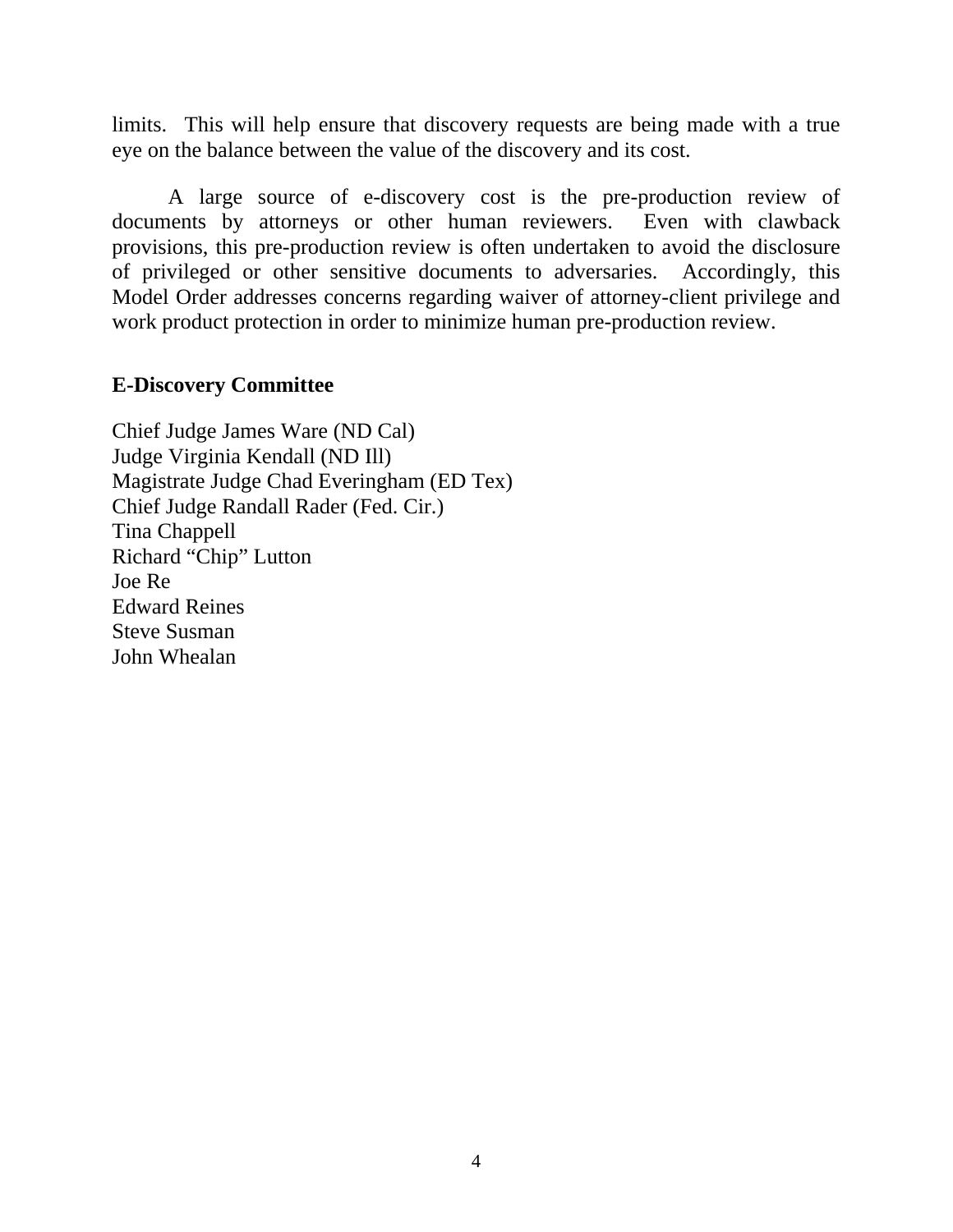Addendum: Discovery Model Order

Plaintiff,

v.

Defendant. Case No.

## **[MODEL] ORDER REGARDING E-DISCOVERY IN PATENT CASES**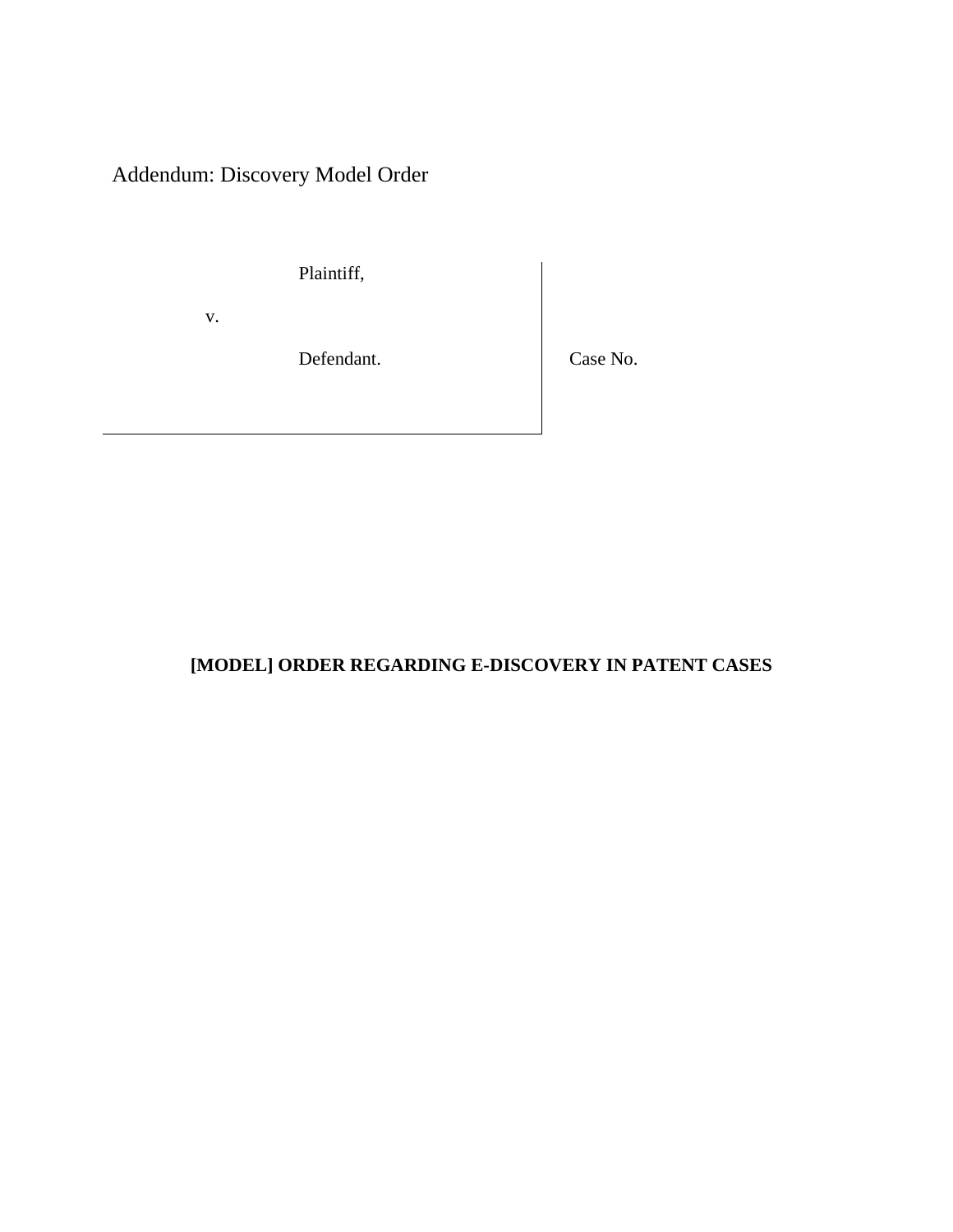The Court ORDERS as follows:

1. This Order supplements all other discovery rules and orders. It streamlines Electronically Stored Information ("ESI") production to promote a "just, speedy, and inexpensive determination" of this action, as required by Federal Rule of Civil Procedure 1.

2. This Order may be modified for good cause. The parties shall jointly submit any proposed modifications within 30 days after the Federal Rule of Civil Procedure 16 conference. If the parties cannot resolve their disagreements regarding these modifications, the parties shall submit their competing proposals and a summary of their dispute.

3. Costs will be shifted for disproportionate ESI production requests pursuant to Federal Rule of Civil Procedure 26. Likewise, a party's nonresponsive or dilatory discovery tactics will be cost-shifting considerations.

4. A party's meaningful compliance with this Order and efforts to promote efficiency and reduce costs will be considered in cost-shifting determinations.

5. General ESI production requests under Federal Rules of Civil Procedure 34 and 45 shall not include metadata absent a showing of good cause. However, fields showing the date and time that the document was sent and received, as well as the complete distribution list, shall generally be included in the production.

6. General ESI production requests under Federal Rules of Civil Procedure 34 and 45 shall not include email or other forms of electronic correspondence (collectively "email"). To obtain email parties must propound specific email production requests.

7. Email production requests shall only be propounded for specific issues, rather than general discovery of a product or business.

8. Email production requests shall be phased to occur after the parties have

2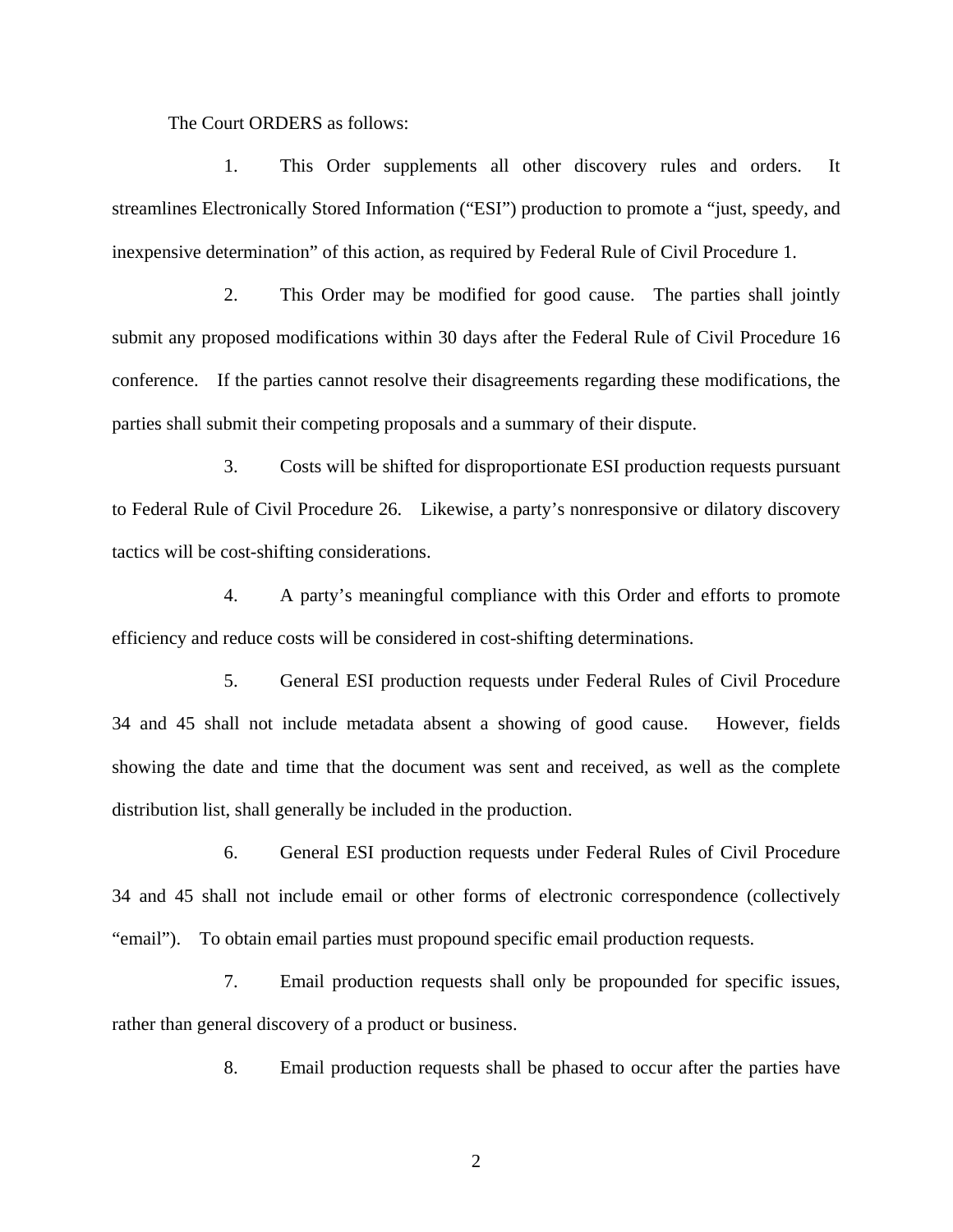exchanged initial disclosures and basic documentation about the patents, the prior art, the accused instrumentalities, and the relevant finances. While this provision does not require the production of such information, the Court encourages prompt and early production of this information to promote efficient and economical streamlining of the case.

9. Email production requests shall identify the custodian, search terms, and time frame. The parties shall cooperate to identify the proper custodians, proper search terms and proper timeframe.

10. Each requesting party shall limit its email production requests to a total of five custodians per producing party for all such requests. The parties may jointly agree to modify this limit without the Court's leave. The Court shall consider contested requests for up to five additional custodians per producing party, upon showing a distinct need based on the size, complexity, and issues of this specific case. Should a party serve email production requests for additional custodians beyond the limits agreed to by the parties or granted by the Court pursuant to this paragraph, the requesting party shall bear all reasonable costs caused by such additional discovery.

11. Each requesting party shall limit its email production requests to a total of five search terms per custodian per party. The parties may jointly agree to modify this limit without the Court's leave. The Court shall consider contested requests for up to five additional search terms per custodian, upon showing a distinct need based on the size, complexity, and issues of this specific case. The search terms shall be narrowly tailored to particular issues. Indiscriminate terms, such as the producing company's name or its product name, are inappropriate unless combined with narrowing search criteria that sufficiently reduce the risk of overproduction. A conjunctive combination of multiple words or phrases (*e.g.*, "computer" and

3